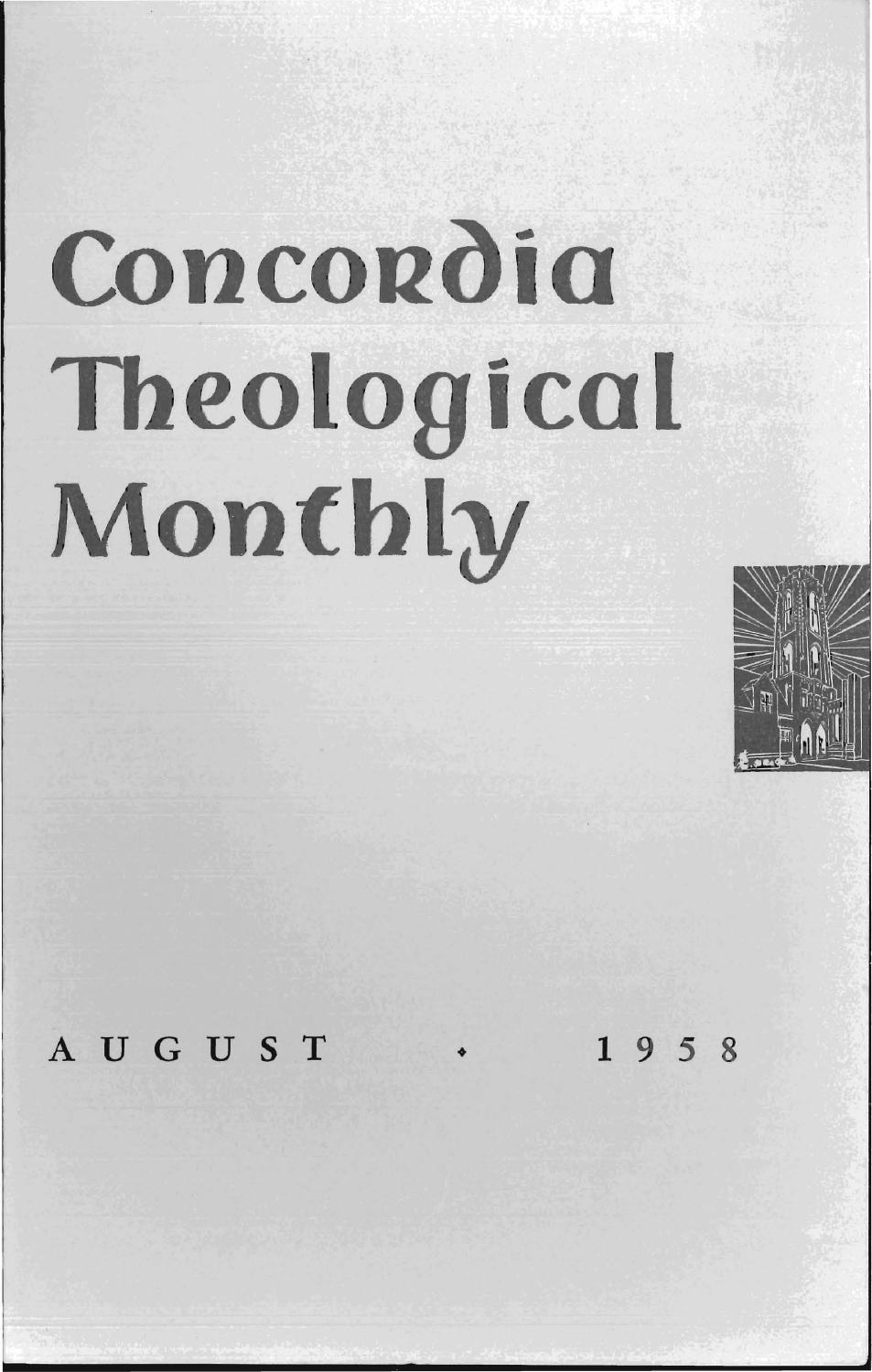# **THEOLOGICAL OBSERVER**

#### THE AUSTRALASIAN THEOLOGICAL REVIEW HONORS DR. HAMANN, SR.

*The Australasian Theological Review* of December 1957, which just now came to our desk, honors Dr. Henry Hamann, Sr., on the occasion of the golden anniversary of his ordination, observed on July 21, 1957. The issue is made up of articles written by his colleagues, with the exception of one book review composed by Dr. Hamann himself, who has ably and faithfully served Concordia College and Seminary in Adelaide, S. Australia, for more than a generation. The special number contains the jubilee sermon, preached by Prof. C. E. Zweck. An article by Prof. R. H. Altus tells of the excavations made by the French from 1933 to 1939 at Tell Hariri, near Haran, situated "in the kingdom of Mari." Writing on "The Date of the Exodus," Prof. F. Blaess examines the data pertaining to the Exodus and reaches the conclusion that "there seems to be nothing ... that would contradict the dating of the Exodus about the middle of the 15th century B.C." Prof. P. D. Pahl has supplied a most interesting article on "The Use of Scripture in 1 Clement" and its important bearing on the New Testament Canon. The unsigned article "What Did Jesus Believe Concerning His Death?", written no doubt by the jubilarian's son, Prof. H. P. Hamann, demonstrates against modern unbelieving critics that Jesus well knew the meaning and purpose of His death. The contributions are both interesting and instructive and in every way do honor to the senior professor, who now teaches at the Australian seminary on "modified service." Dr. Hamann graduated from Concordia Seminary, St. Louis, in 1907 and was a classmate of Dr. George Schick and the undersigned both in Fort Wayne and in St. Louis. May God abundantly bless- his labors also in the future.

JOHN THEODORE MUELLER

# GLEANINGS FROM THE CATHOLIC BIBLICAL QUARTERLY

In the *CEQ* (April 1958) there appear under the heading "Biblical and Archeological News" various reports that are of interest.

The Jordan government, favoring Western nations, now permits American citizens to secure at Jordan consulates a visa entitling them to any number of entries in Jordan over a period of four years.

At the first New England regional meeting of the Catholic Biblical Association one of the essayists, Rev. J. J. Collins, reported on the recently published Papyrus 66. He affirmed that the Wescott-Hort division into families of manuscripts needs to be restudied, cited evidence tending to diminish the alleged distance between P66 and Vati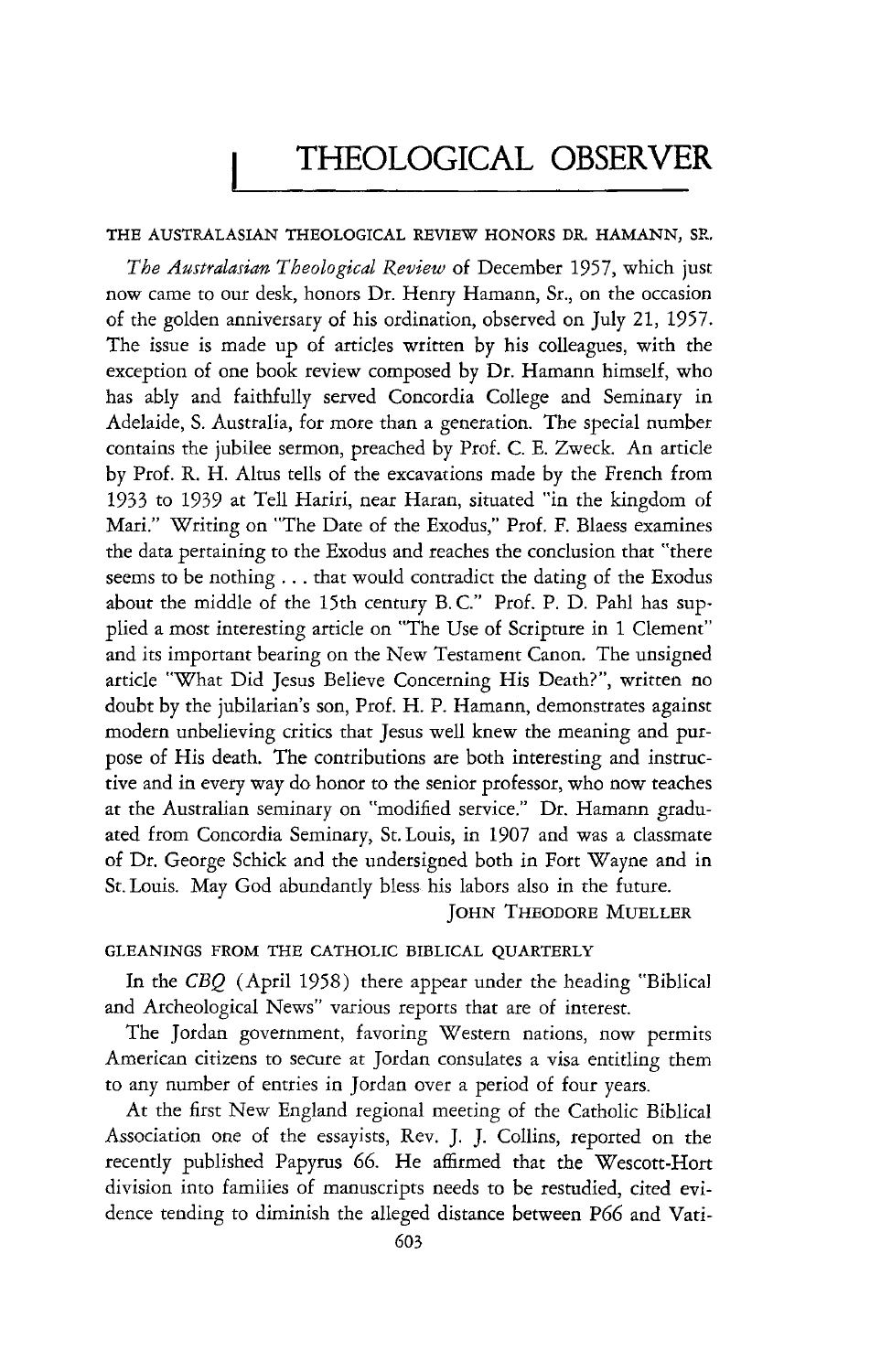canus (B), and projected the view that the copyist had two manuscripts before him in preparing his own text. These views deserve scrutiny.

At the second (Midwestern) regional meeting of the CBA, held on April 7 in Chicago, Rev. J. McConnell led a discussion on "Justification by Faith in Rom. 3:27-4:8." He endeavored to show that recent contributions by Rev. S. Lyonnet bear out Father Bouyer's contention that "the early Reformers were striving for the rehabilitation of a very precious element in the stream of Catholic tradition which had been de-emphasized in the pre-Reformation era; that they were tight in their positive statements and wrong in the negative ones is illustrated by Fr. Lyonnet's critique of Luther's views on Rom. 3:28 and 4:3-8." This apparently means that Luther and his coworkers were right in stressing faith but wrong in repudiating the meritoriousness of works.

As a footnote on John 8:5 and Deut. 22:24 the *CBQ* reports that two Muslim pilgrims returning from Mecca were found *in fiagranti*  guilty of adultery. They were taken to the judge in Mecca and sentenced to death by stoning on July 11, 1957. The sentence was executed on July 12, the Mufti himself casting the first stone.

JOHN THEODORE MUELLER

## OPPOSITION TO CHRISTIANITY INCREASING IN EASTERN GERMANY

"Regarding the problems which confront us today, the power is clearly in the hands of the extreme radicals." So said Dr. Otto Dibelius, bishop of Berlin and Brandenburg, in his report to the synodical convention of the Evangelical Church of Germany, which met in East Berlin April 26 to 30. From his report, made available in English through the courtesy of the National Lutheran Council, one must conclude that the anti-Christian forces in Eastern Germany are determined to put an end to a kind of peaceful co-existence of Christianity and atheism and to employ measures designed to coerce Christian citizens to embrace the atheistic ideology of the ruling regime. We submit several excerpts from the report:

The recent tendency to make the Eastern area homogeneous, is characterized by a resolution adopted by the Politburo of the Communist Party's Central Committee dated March 4, 1958. The resolution starts with the statement that in the "German Democratic Republic" the basis of the Communist pattern of society is now well established. The immediate task is now to fortify the Communist life-concept both for members of the Party and for non-members alike. It is stressed that principles of Communist education have to be applied to the masses, not merely to members of the Communist Party. Henceforth the indoctrination of Communist principles is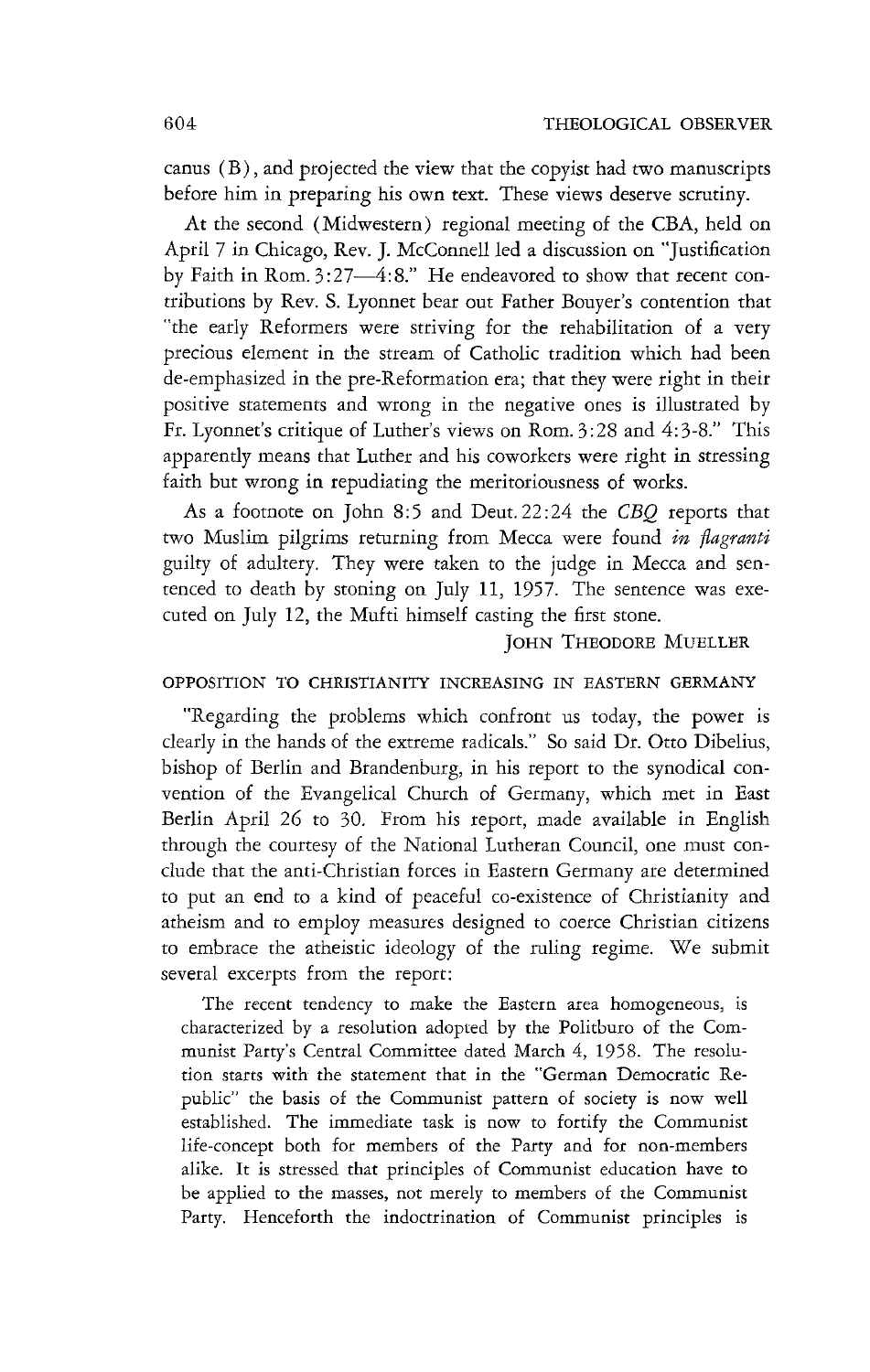placed at the center of all Party programs. The resolution goes on to declare it insufficient that in the previous years ten thousands of functionaries have been trained at the Party's Training Centers. The demand is for *new institutes* and for mass distribution of *new litera*ture. The new educational process is said to focus on "an early inculcation of atheism." Every belief in a supernatural Being "will be eliminated," because "such a belief prevents people from putting all their strength into the building of a Communist world society." ... In the general instruction outlines, priority is given to subject No. One: "Atheism - the Determining Factor in Dialectical Materialism." These and similar subjects are already the main propositions in a new big campaign against Christianity and the Church.

The contents of these propositions should not take us by surprise. . . . Only a few weeks ago, the official organ of the Unity Party had this to say: "There is no peaceful co-existence between the religious and the social ideologies." Mr. Erich Honecker, who was recently promoted to supreme Party leadership, proclaimed in the 35th plenary session of the Party's Central Committee: "The strength of the Marxist-Leninist Party rests on a uniform system of logic which leaves room neither to the belief in a personal God nor to supernatural powers nor to superstition nor to any other reactionary concepts."

In the course of his report Bishop Dibelius cites evidence how governmental pressures are endeavoring to replace the rite of confirmation, the church's blessing of marriage and matrimony, and the Christian burial rite with rites and ceremonies saturated with atheistic sentiments. But he does not despair. Out of the fullness of his Christian faith he told the convention:

We ourselves shall have to make a completely fresh start in the realm of education. We shall have to incorporate the Christian guidance of our children in the sphere of worship and sanctification much more profoundly than ever before. We shall have to rethink the order of confirmation too. In a new way the priesthood of all believers will have to be fulfilled. All this renewal shall be sought through joint meditation, through mutual and common deliberation, in East and West. In East and West, we are one Church, and may God grant that we remain one Church. . . . We do trust in these real experiences, but even more so in the promise given by the risen Lord to those who would follow Him. Giving thanks and taking comfort, we hold up His saying that the gates of Hell shall not prevail against His people. P.M.B.

ORIGINAL TEXT - TRANSLATION - INTERPRETATION - PREACHING

In his brilliant and provocative lectures delivered in 1953 and published under the title *Die Geschichtlichkeit der Kirche und ihrer*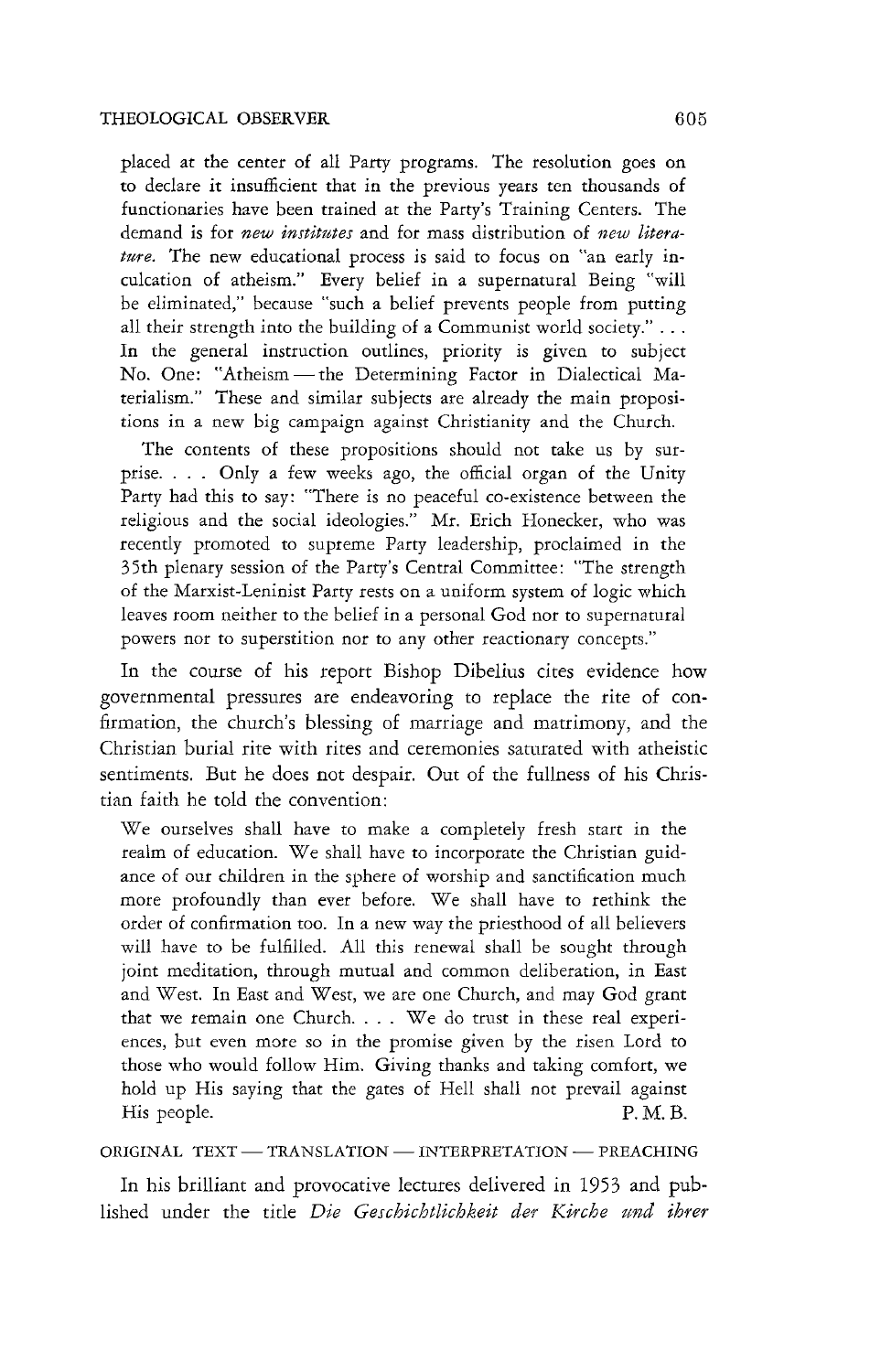*Verkundigung als theologisches Problem* (Tiibingen: J. c. B. Mohr [Paul Siebeck], 1954) Gerhard Ebeling, formerly professor in Tübingen and recently appointed successor to Professor Emil Brunner in Zurich, makes some incisive observations regarding the relation of translation, interpretation, and preaching to the original text of Scripture. With the kind permission of the publisher we are reproducing in English dress, from pages 19 and 20, some of Professor Ebeling's remarks:

In principle, no translation is equivalent to the original text, nor can it replace it. The ideal of a so-called literal, exhaustive, absolutely correct translation is an unattainable phantom. A church may, of course, grant normative status to a certain Bible translation such as the Vulgate or Luther's Bible. But such an action can be no more than a historically conditioned ruling and is due to considerations of practical expediency. Even the Roman Church, which had decreed the infallibility of the Vulgate - though in cautiously worded terms - had to concede the possibility of a revision of the Vulgate.

If a church does not wish to subject Scripture entirely to ecclesiastical tradition, it must, as a matter of principle, leave wide open the issue of Bible translations and impose on those who are expected to be responsible interpreters of Scripture the requirement to master thoroughly the Biblical languages. The tendency to weaken this requirement - for instance, by abandoning the study of the Hebrew language - must be resisted at the very outset as a temptation to seek shelter in a tradition-bound church.

The demand to eliminate from the theological curriculum the Biblical languages is sometimes made on the grounds that it serves no purpose to equip future pastors with linguistic and historical erudition and that it is far more necessary to make them competent to deal with practical and relevant concerns. Such reasoning betrays, among other considerations - which, at first thought, might well be  $correct - a$  thorough misunderstanding of the more involved situation. Servants of the Word who, because of their greater interest in the so-called practical affairs of the church, are no longer able or willing to engage in intensive and persevering study of Scripture in its original languages, are doing something which, in the long run, will prove to be in the highest degree impractical, since the preaching of the Word is the Alpha and Omega of all church work.

The idea that it is possible by limiting or altogether eliminating knowledge of the Biblical languages to make Biblical preaching more immediate and relevant, is a fundamental error.

This error rests on a misunderstanding of the task of interpretation. For the basic presupposition of interpretation is the ability factually to translate the Biblical text. Only that church which requires of its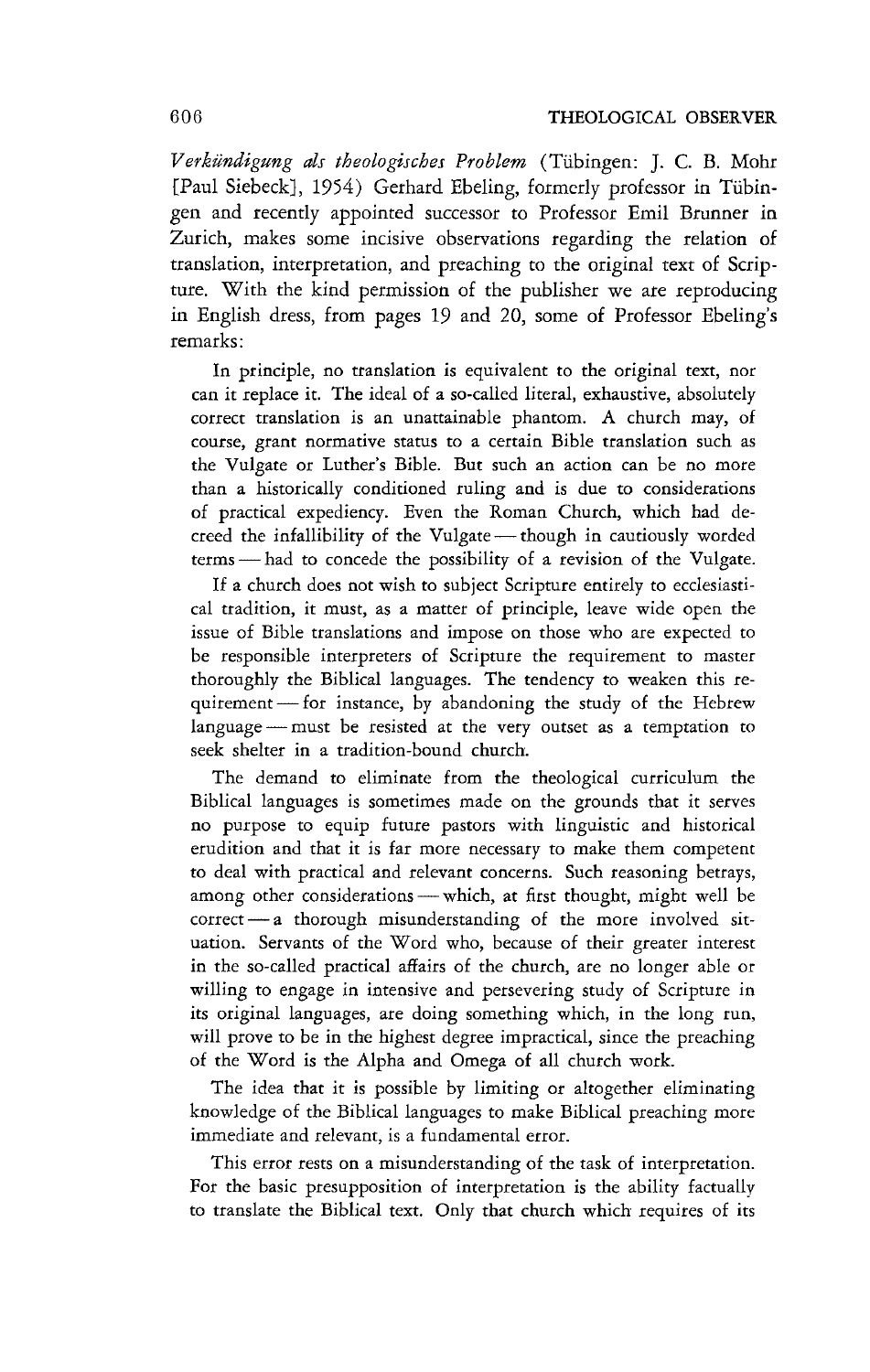#### THEOLOGICAL OBSERVER 607

ministry linguistic and historical competence really clears the way for truly relevant preaching. For only that preaching which is most closely related to the text, that is, preaching which proceeds from an understanding of the original language, has the promise of genuine relevance. For it is preaching which embraces the whole process of translation and is the result of a thorough awareness of the difficulty of the text.

But there is another reason why one may not, in principle, be satisfied with a currently used translation. For not only is the relation of the translation to the original text always inadequate, since every translation lags behind the original text, but also because every translation, being historically conditioned, is a transient phenomenon, since every living language is in process of change. The meanings of words change; concepts become useless in course of time; they become, as one says, worn out and lose their original substance and the power they once possessed. Also for this reason the task of translation must go on and on and demands constant reorientation on the basis of the original text. P. M. B.

### THESES ON ALTAR FELLOWSHIP

Is altar fellowship tantamount to church fellowship, or does it initiate or consummate the latter? Under what conditions maya church body pledged to a given confession of faith engage in *communia in sacris*  with a church body pledged to a different confession of faith? Questions such as these were raised already in the early Christian centuries. But they have become most articulate and extremely relevant in our day in view of the inescapable impact of the ecumenical movement. For this reason we are submitting a set of 14 timely theses dealing with the issue of altar fellowshjp. They were drafted by *Oberkirchenrat*  Dr. Friedrich Huebener of the United Evangelical-Lutheran Church of Germany. He presented and discussed them at a Lutheran Conference in Flensburg. Some time later the theses were published in the *lnformatiamblaft fur die Gemeinden in den Niederdeutschen Lutherischen Landeskirchen* (April 21, 1958, p. 131) and in the *Evangelisch-Lutherische Kirchenzeitung* (May 1, 1958, p. 142). Here are the theses in English translation:

1. A discussion of questions relating to altar fellowship is, so far as Germany is concerned, one which, in view of our past history, is loaded in a special degree. The reasons are:

a) As a result of the solemn declaration which imposed altar fellowship with Reformed churches, a number of basically Lutheran areas became "united" *(uniert)* in the 19th century and thus their confessional status was jeopardized;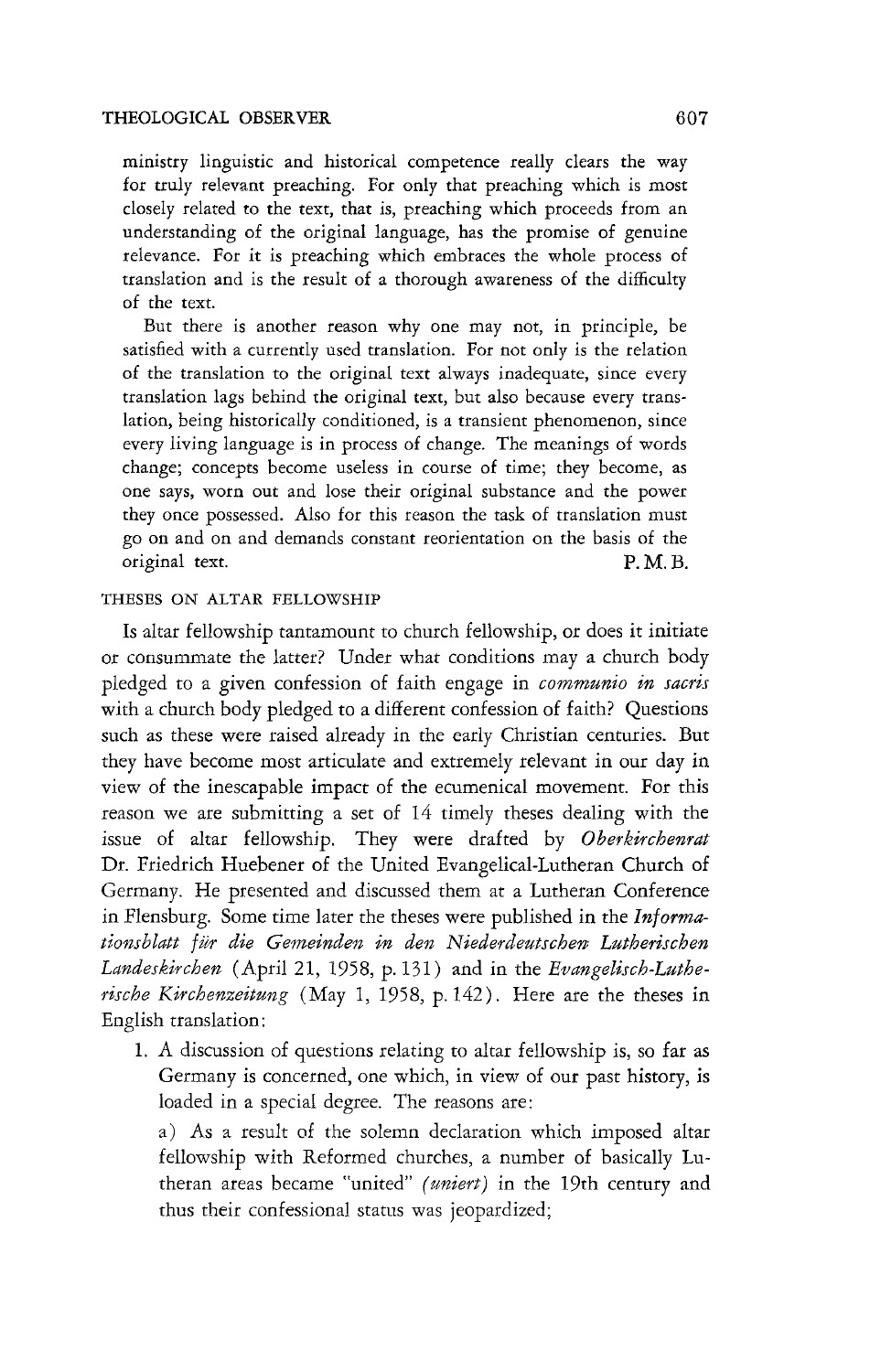b) Regional church authorities under the control of the ruling king, by encroaching on the churches of the Lutheran Reformation, interfered with the free development of the original ecclesiastical-theological efforts of these Lutheran churches and obscured the ecclesiastical significance of altar fellowship.

- 2. Not until the years of struggle to bring about a confessing church *(Bekennende Kirche)* and the coexistence in a church federation of churches pledged to differing confessions have we become aroused to the need of a fresh consideration and decision.
- 3. By confronting our peculiarly German complex of questions with the complexes of questions raised in the ecumenical enterprise we can be helped to find our way out of the lowlands of church politics and emotion and to return to the central ecclesiasticaltheological and therefore fundamental questions.
- 4. The precise terminology employed in ecumenical discussions can even now lead us out of the blind alley of an undifferentiated concept of altar fellowship, but it can also make apparent at the same time that the concept "altar fellowship" is interlocked with the thing itself — that is, with the doctrine of the Lord's Supper.
- 5. An overview of the practice of other churches shows characteristic differences between the Catholic and the Protestant wings of the ecumenical enterprise. At this point the Anglican Church deserves special attention because of its intermediate position.
- 6. Viewed historically, practically all Christian churches started out with the practice of close Communion, that is, with Communion celebrations limited to their membership. In instances where theological reasons did not suffice, sociological motifs are determinative.
- 7. On the other hand, it cannot be denied that enlightenment *(Aufklarung)* and dogmatic indifference as well as the desire for a more powerful ecumenical unity have resulted in a battle of opinions in almost all churches whether close Communion should still be maintained.
- 8. The heart of the problem of ecumenical discussion is this: Is altar fellowship a suitable means to establish the unity of the church, or can altar fellowship be no more than a manifestation of an already re-established unity?
- 9. When churches which suffer from sacramental poverty emphatically urge the establishment of unity by means of altar fellowship, they are overlooking two things: they expect sister churches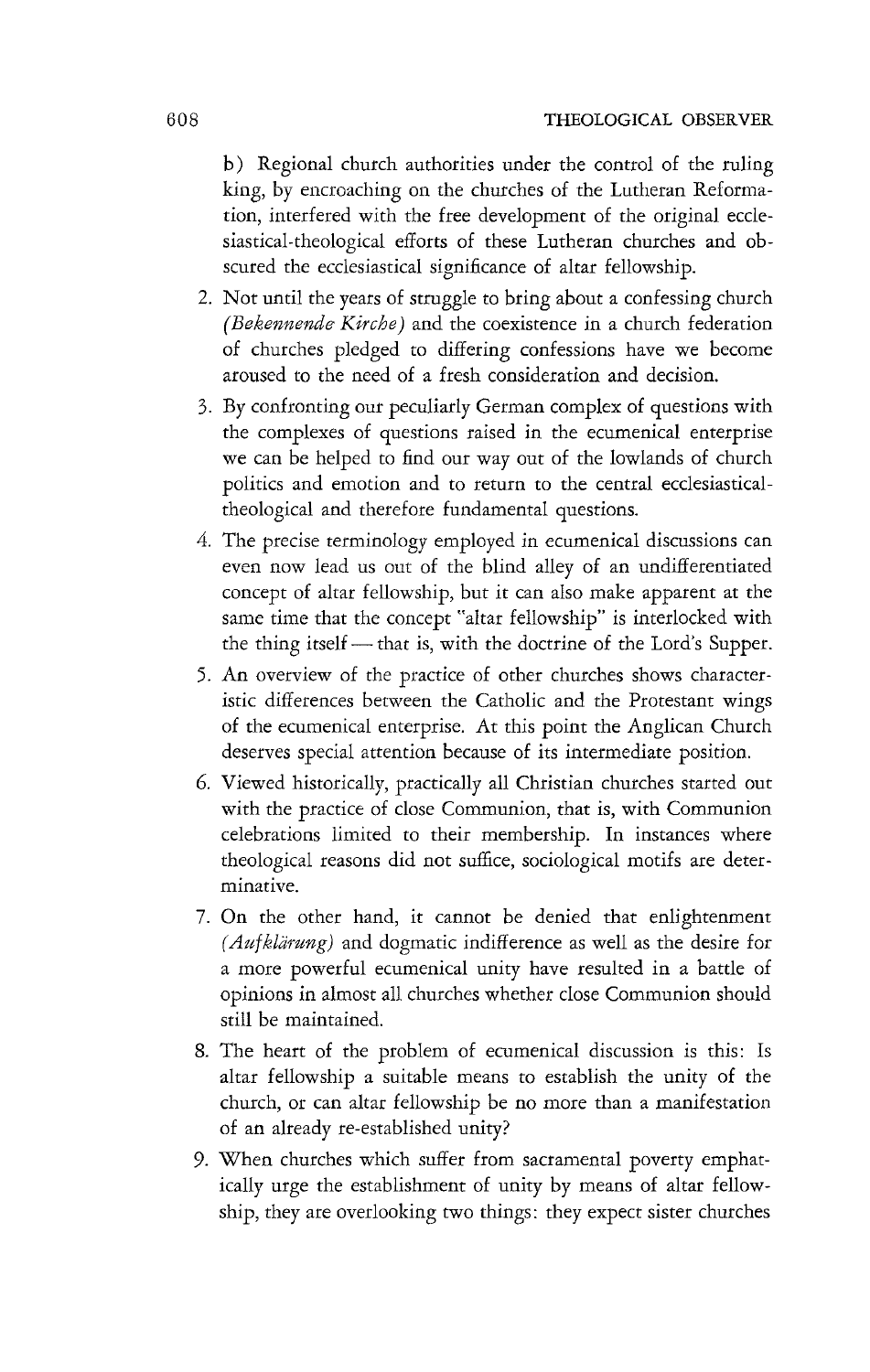to surrender their dogmatic interpretation of the Lord's Supper, and at the same time they confirm the original conviction of the church that altar fellowship is a manifestation of church fellowship.

- 10. Whoever proposes universal altar fellowship and nevertheless insists on borderlines between churches reveals either that he does not know what the Lord's Supper means according to the will of its Founder or that he has a concept of the church different from that of the New Testament.
- 11. If it is true that Christian denominations of all shades are, without any difference, "branches" of the true church and therefore the "true" church of Jesus Christ, then all further continuance within limits prescribed by confessions and every close Communion practice is an easygoing traditionalism and a separation involving guilt.
- 12. With respect to its own position in the ecumenical enterprise regarding the question of altar fellowship, the Evangelical Lutheran Church appeals neither to the Greek-Orthodox nor to the Anglican Church, because it may not support either the traditionalism of the one group or the vacuous episcopalism of the other. It will have to travel its own route between the sacramentally impoverished churches to the left and the sacramentally overstuffed churches to the right.
- 13. Its decision may not lose itself in a false objectivity of an  $ex$ *opere operata* or in a false subjectivity which makes out of the *Lord's* Supper the *Church's* Supper.
- 14. The impending judgment of the returning Lord of the church is the theologically compelling reason for a continuing struggle regarding altar fellowship as the manifestation of church fellowship. Since church fellowship and altar fellowship are contingent on, and demand, each other and remain genuinely true only when predicated on confession fellowship, the whole Lutheran Church is called to repentance and decision. P. M. B.

# BRIEF ITEMS FROM THE NEWS BUREAU OF THE NATIONAL LUTHERAN COUNCIL

*Minneapolis.* - The Evangelical Lutheran Church will open a new mission field in Brazil this fall, it was announced here by Dr. Rolf A. Syrdal, executive secretary of the ELC's Board of Foreign Missions.

The new field, authorized by the ELC's 1956 general convention, *is*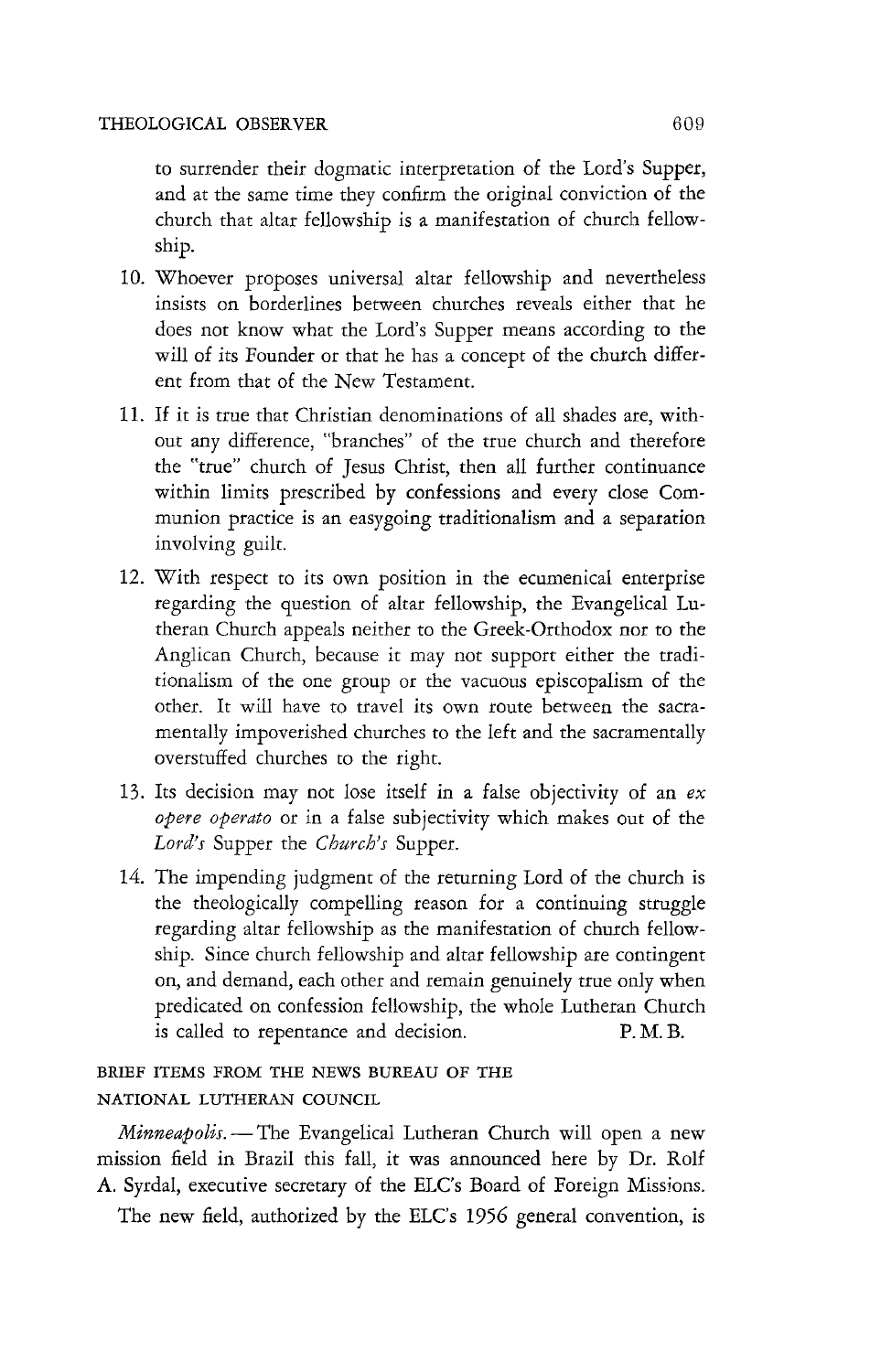located in the rolling terrain and intermittent jungle of Parana, southwest Brazilian state bordering on neighboring Paraguay and Argentina. Parana is considered the second richest Brazilian state and is the center of present-day immigration in that nation. Headquarters for the new mission will be in Londrina, a city of 70,000, described as north Parana's "economic capital," central in a fast-developing area of coffee plantations, grain fields, and the largest paper industry in South America.

The ELC field will be staffed by seven new missionaries, three of whom were ordained at the ELC's general convention here in June. At the same time the ELC will take over earlier mission work begun at Cianorte in 1953 by the World Mission Prayer League, an independent Lutheran mission organization with headquarters in Minneapolis. The league has five missionaries on the field. Further co-operation has been assured by the United Evangelical Lutheran Church, which conducts joint mission work with the ELC in Colombia and Japan. One UELC missionary will join the ELC missionaries in the new Brazilian field.

The World Mission Prayer League, in turning over its Brazil mission to the ELC, voiced "deep satisfaction and thanksgiving to God" for the ELC's decision to begin work in Parana, further granting permission to use its incorporated name to facilitate business transactions in Brazil until the ELC is able to incorporate under its own name.

In entering Brazil "for the specific purpose of reaching unchurched Brazilians for Christ," the ELC's foreign mission board declared its "earnest desire to work together with the Evangelical Church of Lutheran Confession in Brazil," a body of some 550,000 members, largely former German colonists. The board recognized the "historic contribution" of the Brazilian Lutherans "to the spreading of the Gospel" and "welcomed their co-operation and counsel" in striving to "glorify God in laboring under His Spirit toward a common goal." '

The new missionaries will spend a year studying Portuguese at Campanas, north of Sao Paulo.

The ELC conducts foreign mission work on six other fields: Japan, Colombia, Madagascar, South Africa, French Equatorial Africa, and Hong Kong-Formosa. The WMPL operates mission stations in Bolivia, Mexico, Ecuador, India, Pakistan, and NepaL

Albuquerque, N. Mex. - The Rev. John H. Gerberding, who resigned as pastor of Holy Cross Lutheran Church in Menomonee Falls, Wis., in 1955 after being acquitted on heresy charges, has returned to the ministry. Rev. Gerberding was voted into membership in the Rocky Mountain Synod of the United Lutheran Church in America. The action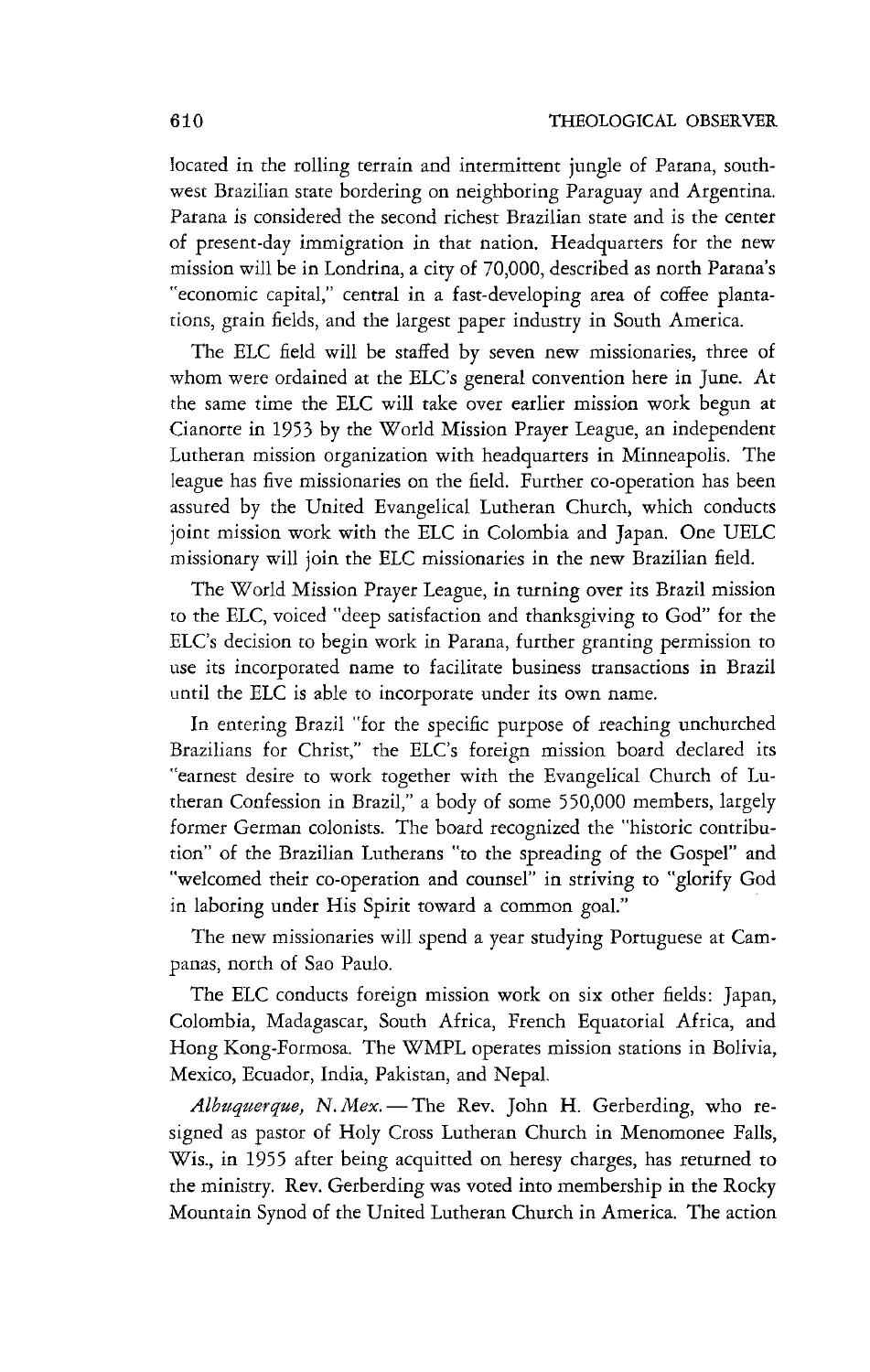was taken by the standing examining committee during the synod's annual meeting here in late May.

*Copenhagen.* - The Rev. K. C. Holm has been appointed Bishop of the Diocese of Funen in the Lutheran Church of Denmark, succeeding Bishop H. Olgaard, who had reached the age of retirement. Bishop Holm, 43, is a representative of the Grundtvigian line within the Danish Church. Well known and respected in church circles, he is a member of the board of the Church's Council on Interchurch Relations.

*New York.* - A two-year course of theological study for African Lutheran pastors will be inaugurated early next year by the Commission on World Mission of the Lutheran World Federation. To be known as the "All-Africa Theological Seminar," the school will be conducted at Marangu in Tanganyika from February 1, 1959, to December 1, 1960. Sessions will be held at the Marangu Hotel, which will also board and house the 10 to 15 students who are expected to enroll from the Lutheran Churches and missions in various parts of Africa.

*Chicago.* — A compromise on the thorny issue of theological education has been worked out by representatives of four Lutheran bodies which have agreed to establish a united church. The Joint Commission on Lutheran Unity adopted a proposal under which supervision of seminaries in the new church will be shared by the central body and its respective synods. Action was taken here, March 20-21, at a two-day meeting of commissioners representing the United Lutheran Church in America, the Augustana Lutheran Church, the Finnish Evangelical Lutheran Church, or Suomi Synod, and the American Evangelical Lutheran Church.

*New York.-The* Appellate Term of the New York Supreme Court has affirmed a *City* Court ruling that sponsors of immigrants to the United States could not be held "forever responsible" for debts incurred by the immigrants. Without expressing an opinion, the Appellate Term, a reviewing court of three judges, unanimously upheld a precedent-setting decision made last October by Municipal Justice Henry Silverman. Justice Silverman ruled unenforceable the affidavits of support filled out by sponsors of nearly all immigrants who have entered this country since 1924, when legislation governing admission of aliens was first enacted.

*Stockholm.-* Janos Horvath, president of the State Office for Church Affairs in Hungary, has told the Lutheran World Federation in effect to "keep hands off" church concerns in Hungary. The Communist official rebuked the international organization for what he termed its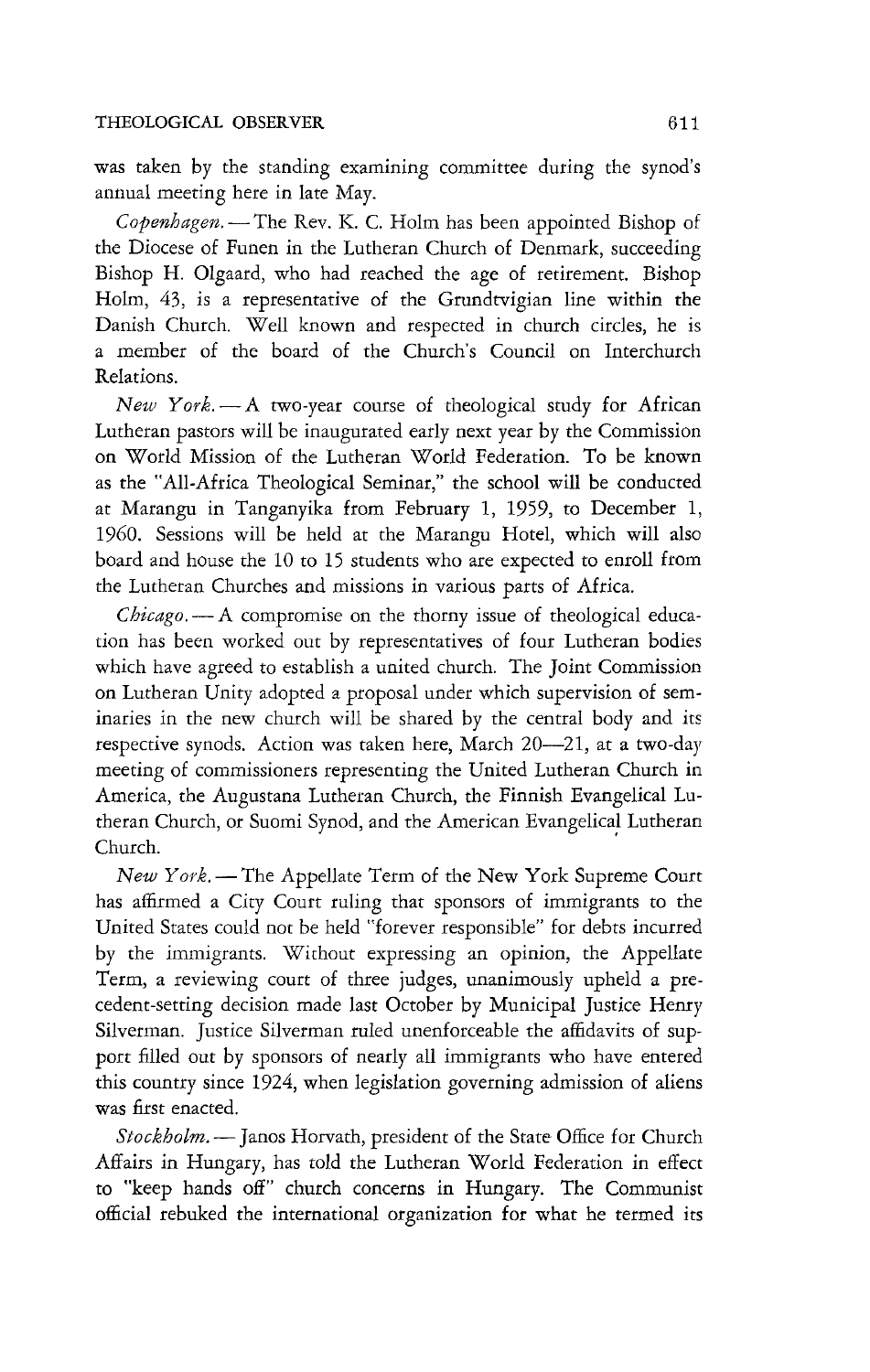"foreign help" in what appears to be the last in an exchange of four letters with Scandinavian church leaders concerning church-state relations in Hungary.

*Minneapolis.* - About 200 employees, including both executive and secretarial staff, will compose the personnel of "the American Lutheran Church" when the merger of three church bodies goes into effect as of January 1, 1961.

*New York.-Nearly* 100,000 patients were treated in Jordan last year by the seven clinics, including one mobile unit, supported by the Lutheran World Federation's Department of World Service.

*New York.* - A Lutheran leader in refugee resettlement joined with seven other Protestant officials here in a plea for basic changes in the U. S. immigration law. Dr. Paul C. Empie, executive director of the National Lutheran Council, was among the signers of a joint statement asking the 85th Congress to consider a four-point program to broaden existing legislation. Congressional action was urged to finish the Hungarian program by receiving 3,000 additional refugees of the 19,000 Hungarians still in Austria and by giving the 32,000 "parolees" in this country the status of aliens admitted for permanent residence.

*New York.* - The Lutheran Church - Missouri Synod has distributed a discussion outline to guide its pastors and congregations in studying the issue of membership in the Lutheran World Federation. The document was prepared by the Synod's Committee on Doctrinal Unity, with the endorsement of its *Praesidium*, headed by Dr. John W. Behnken, President of the 2,152,000-member church body.

In a letter accompanying the five-page outline, Dr. Behnken stressed that the "entire question" of membership in the LWF "needs thorough study." This should be done, he added, not only by the unity committee and Synod's officials but also by theological faculties, pastors, professors, teachers, and congregations.

Chicago. - A new chapter in Lutheran co-operative activity was written when the Permanent Commission on the Service Book and Hymnal was formally organized here on April 15. Composed of 26 members, the new commission includes 10 representatives from the United Lutheran Church in America, four each from the Evangelical Lutheran Church, American Lutheran Church and Augustana Lutheran Church, and one each from the Lutheran Free Church, United Evangelical Lutheran Church, Suomi Synod, and American Evangelical Lutheran Church.

Dr. Edward T. Horn **III** of Philadelphia, pastor of Trinity Lutheran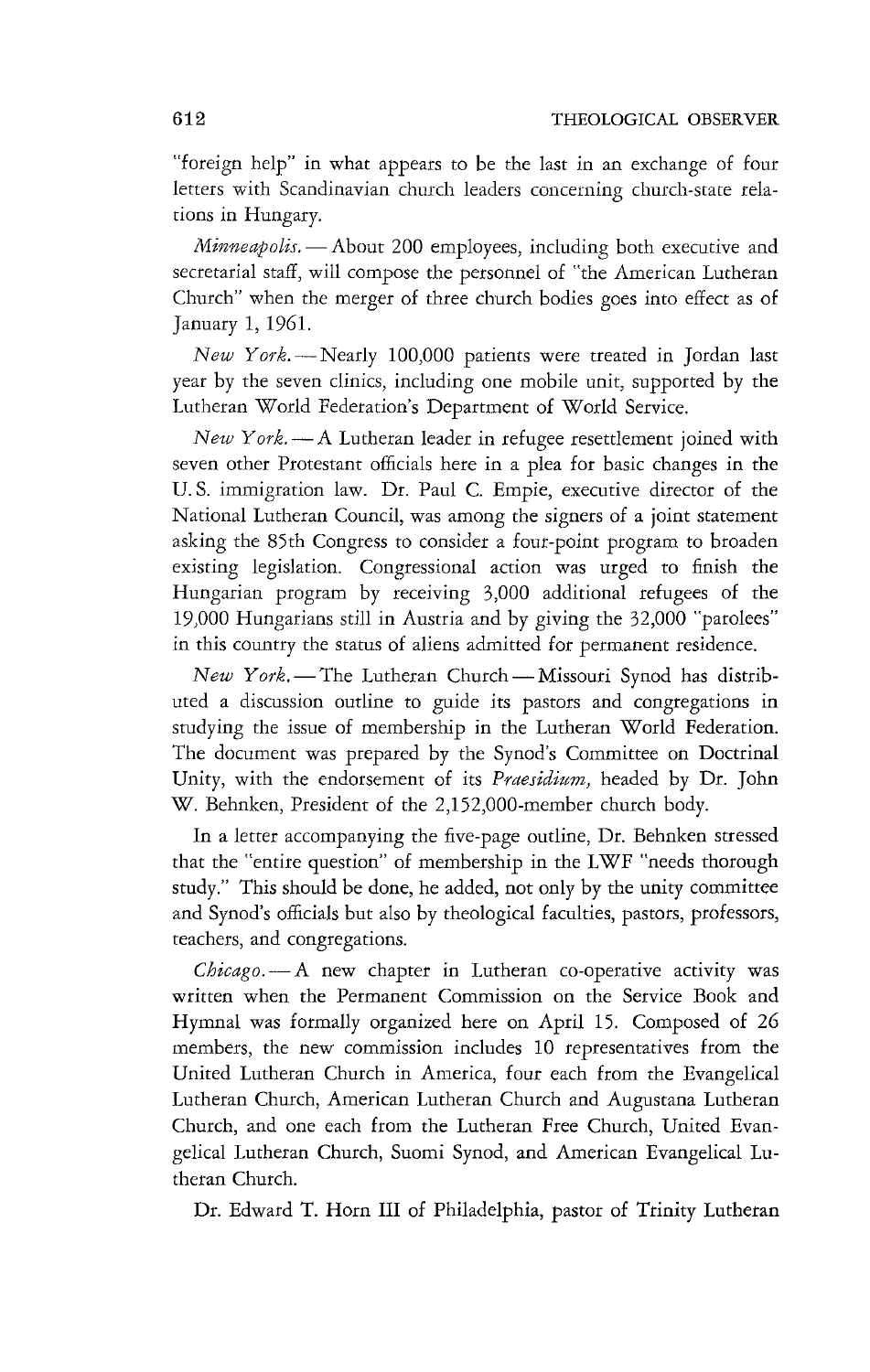church in Germantown, was chosen president of the commission, and Dr. William R. Seaman, pastor of Emmanuel Lutheran Church at Souderton, Pa., secretary-treasurer. Both represent the ULCA.

*Berlin.* — Work on a revised version in German — the first in 60 years — of Martin Luther's translation of the Old Testament has been begun here. A special commission composed of 15 prominent theologians - 10 clergymen active in pastoral work and 5 Old Testament scholars - has been appointed by the Evangelical Church in Germany (EKID) to undertake the task, expected to take several years to complete. Chairman of the groups is the Rt. Rev. Otto Dibelius, bishop of Berlin-Brandenburg. Revision of Luther's ttanslation of the New Testament by a similar EKID committee was completed last year after 30 years work. This will be printed shortly.

#### BRIEF ITEMS FROM RELIGIOUS NEWS SERVICE

*Kiamesha Lake, N.Y.* - The "bombings and threats of bombings" of synagogs in six Southern cities were sharply condemned here by some 600 Conservative rabbis as "reminiscent of Nazi tactics." A resolution adopted by the 58th annual convention of the Rabbinical Assembly of America also urged local, state, and federal authorities to redouble their efforts and arrest those "whose acts have outraged all freedomloving and law-abiding Americans." The resolution specifically mentioned incidents that had occurred in Miami, Nashville, Jacksonville, Birmingham, and Charlotte and Gastonia, N. C.

*New York.* - Discontinuance of civilian chaplains to cadets at the U. S. Military Academy was urged by the Military Chaplains Association in a resolution adopted at its 33d annual meeting here. It called for the West Point position to be filled by a military chaplain appointed by the Chief of Army Chaplains through "regular channels." In another resolution the association, made up of chaplains of the three major faiths, asked for a halt to the sale of "morally offensive" literature at military bases. The chaplains said such literature is "a serious menace to the minds and souls of our military personnel" and urged support of a joint program of armed forces chiefs of chaplains to eliminate it.

*Berlin.* - A resolution condemning atomic war as "irreconcilable with mankind's conscience before God" was adopted here by the Synod of the Evangelical Church in Germany (EKID) at the close of a fiveday meeting. The resolution urged the responsible world powers to promote a general disarmament of both nuclear and conventional weapons and to discontinue atom bomb tests.

*New York.*—Dr. Albert Schweitzer has again appealed for the end-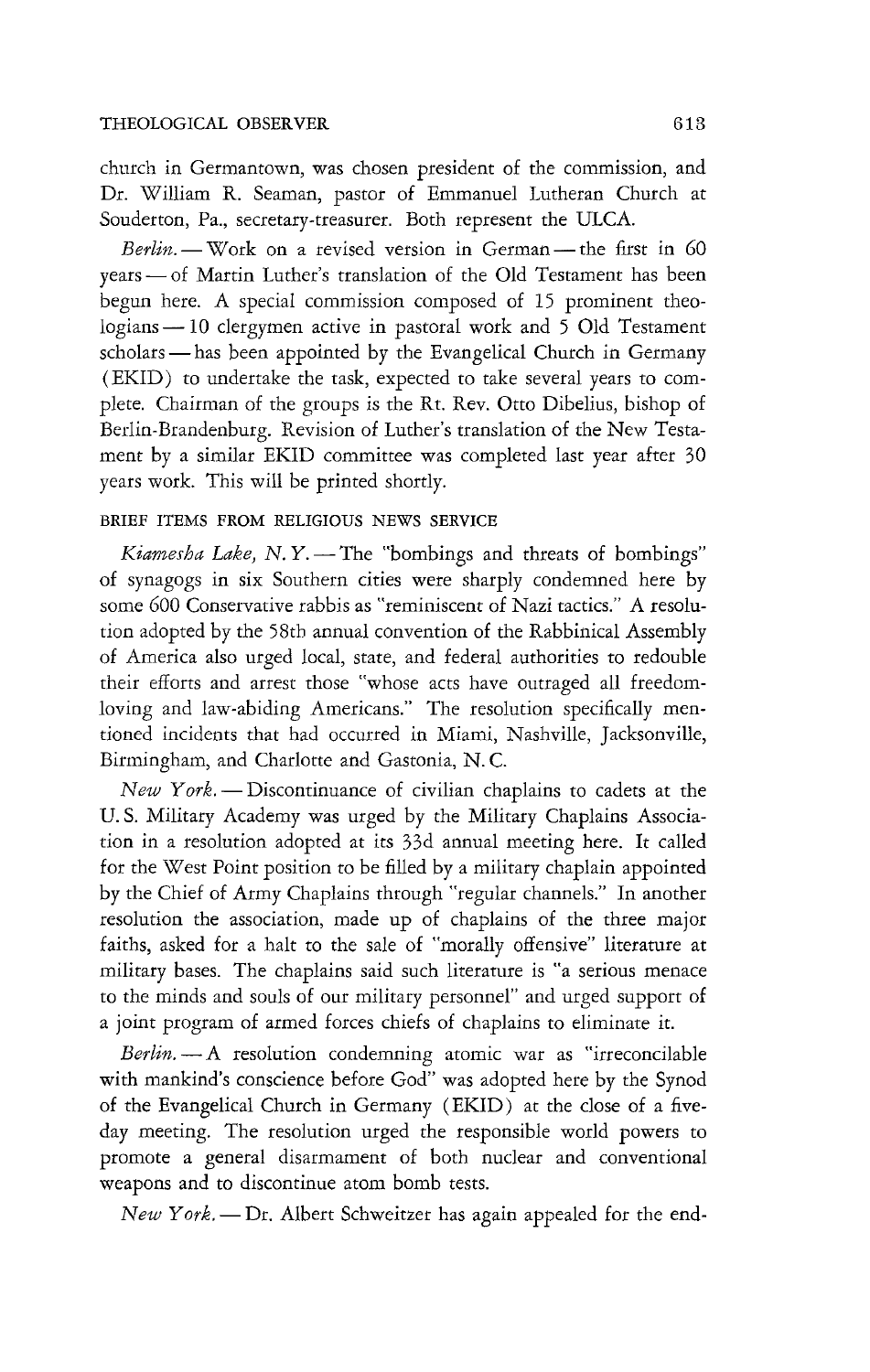ing of nuclear weapons testing and the holding of a summit conference to reach an agreement on renunciation of nuclear arms. The famed medical missionary and Nobel peace prize winner warned that if these steps are not taken, "we remain on the road that leads to atomic war and misery in the near future." Dr. Schweitzer's three-part statement "With Reference to the Present Nuclear Crisis in the World" was released in the United States by the Albert Schweitzer Fellowship here and in Europe by the Nobel Institute at Oslo, Norway.

*Athens.* - Archbishop Makarios, exiled head of the Greek Orthodox Church in Cyprus, announced here that he had been invited to visit the Soviet Union as the guest of Patriarch Alexei of the Russian Orthodox Church. He said he hoped to "leave shortly" for Moscow and to stop off in Czechoslovakia.

*Washington, D. C.* - Members of the Temple Sinai Jewish congregation here joined in a worship service at Washington Cathedral (Episcopal) in which special prayers were offered for the state of Israel in honor of its 10th anniversary. It was the first time that a non-Christian group has ever joined in the regular Sunday morning service at the cathedral. Heretofore interfaith services have been conducted at the cathedral only at the evensong hour. David Yentis, president of the Jewish congregation, read the lesson from the Old Testament during the service.

*Toledo, Ohio.-In* spite of a written agreement with the father, the right of a mother to rear a child in the religion of her choice was upheld by the Eighth District Court of Appeals. The court cited a constitutional provision against compelling anyone to attend or support any place of worship against his consent. The ruling came after John W. Hackett, Jr., a Toledo attorney, who is a Roman Catholic, had asked the Domestic Relations Court to find his former wife, Gloria, in contempt because she was not continuing the education of their 8-year-old daughter in the Roman Catholic faith.

*Houston, Tex.* - Southern Baptists now have 1,213 missionaries serving in 38 countries, Dr. Baker J. Cauthen of Richmond, Va., executive secretary of the denomination's Foreign Mission Board, reported here.

Philadelphia. - The American Bible Society distributed a total of 14,614,642 Scriptures in 271 languages in more than 60 countries last year, it was reported at its 142d annual meeting here. Of the total, 1,050,061 were complete Bibles, 1,681,424 New Testaments, and 11,883,157 gospels and other portions.